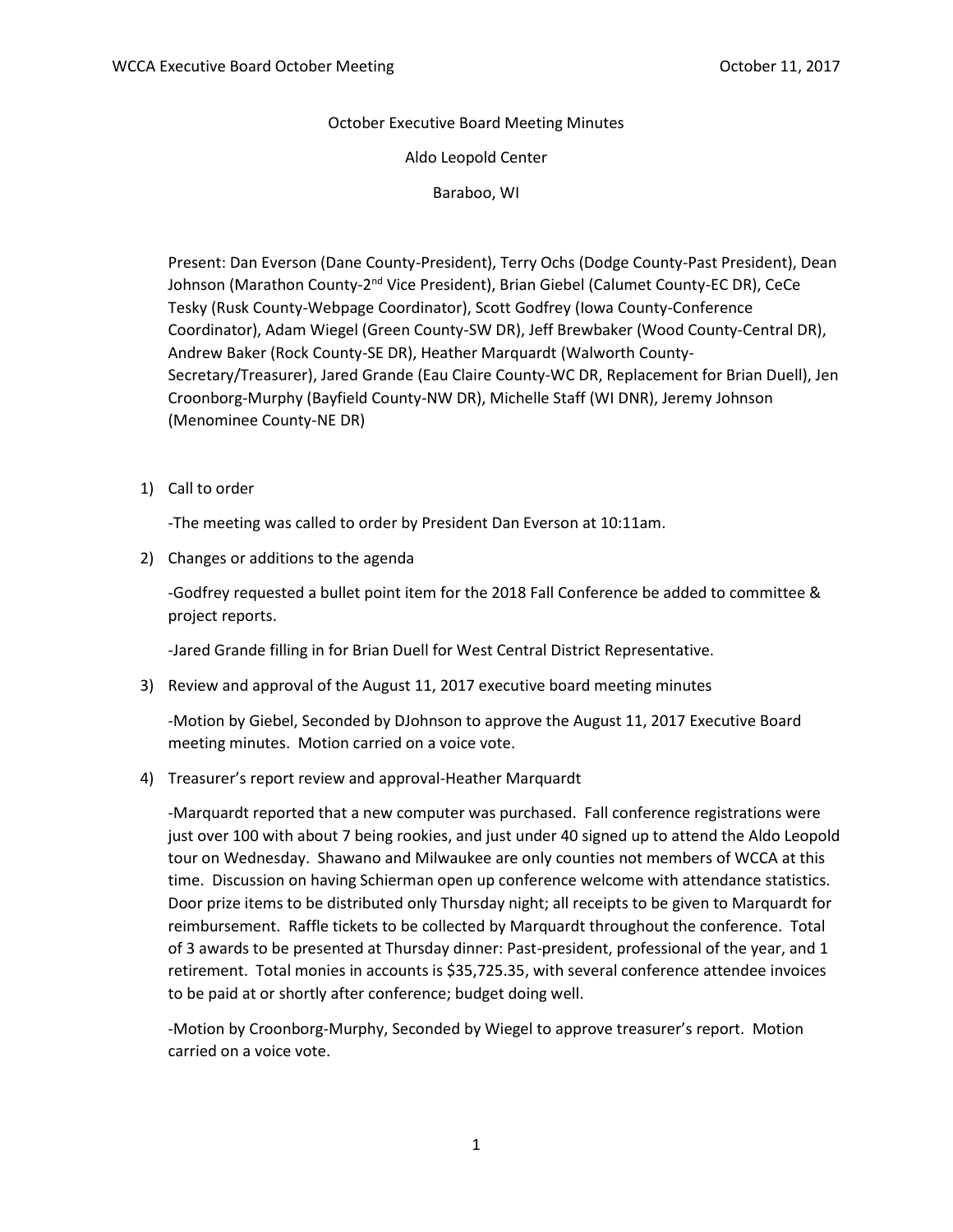## 5) New Business

a. Dick Mace lifetime achievement award- CeCe Tesky

-Discussion was held on depicting the award intent to be differentiated from other available awards. Created in 2012 by Steve Rannenberg- nominating committee consists of President,  $1^{st}$  Vice President &  $2^{nd}$  Vice President. Opened floor to discuss any changes the board may want to make with the award. Suggestions from the board members were to provide a breakdown of the different awards, and the qualifications of each; having a point system for awards; adding specific qualifications; annual deadline for Dick Mace award (since only one is allowed annually); denying awards if qualifications are not met; expand Dick Mace award committee, perhaps adding pastpresident; involvement to be >20 years with WCCA; education for organization on how to nominate, or how to have an educated nomination; nominations to be made by more than one person; and justification of nominations to board by committee. Everson made notion to review application revision at 2018 annual meeting.

- 6) Agency Reports:
	- a. WCA No report.
	- b. DNR Kay Lutze (absent), Michelle Staff

-Staff reported 11 counties impacted by July 19-22 2017 flooding: Crawford, Iowa, Monroe, Lafayette, Jackson, Buffalo, Grant, Lacrosse, Richland, Trempealeau, Vernon; and additional mitigation monies were available for entire state, not just affected counties. The earlier 2017 flooding of Walworth, Racine, & Kenosha counties did not get declared as federalstandard disaster. Not enough public infrastructure like roads, streets, etc. were damaged to qualify for funding. They relied on individual assistance; which is different than federal funding. LOMA draft legislation to be further discussed during conference presentation; but Staff briefly discussed LOMAs in such that if you can obtain a LOMA from FEMA- you can adopt it into your ordinance and use it; however, LOMAs are not scientifically based; you can get a LOMA for just a structure, or just land, or for both. Some data is driven by owner's measurements- without surveying. Sometimes a surveyor submits elevations, reasonings, etc. without engineering. FEMA then inputs into a computer program- which ultimately estimates Base Flood Elevation. The problem is it doesn't take into account dams, hydrology, culverts, etc., but is rather an estimation. DNR used to do cross-sections for communities; Army Corps can still do studies. Staff stressed the misunderstanding from landowners on purpose of LOMAs being only for mapping & flood insurance purposes. LOMAs are denied when structures are submitted as being below the BFE. If structure/property is mapped in AE & floodway, a H&H study is needed. The recently proposed bill exempts (ch.30) DNR permits from maintenance of drainage districts.

-Cranberries: Staff asked that counties with cranberry production update to the model ordinance, that the Cranberry association is pushing growers to push counties to adopt it.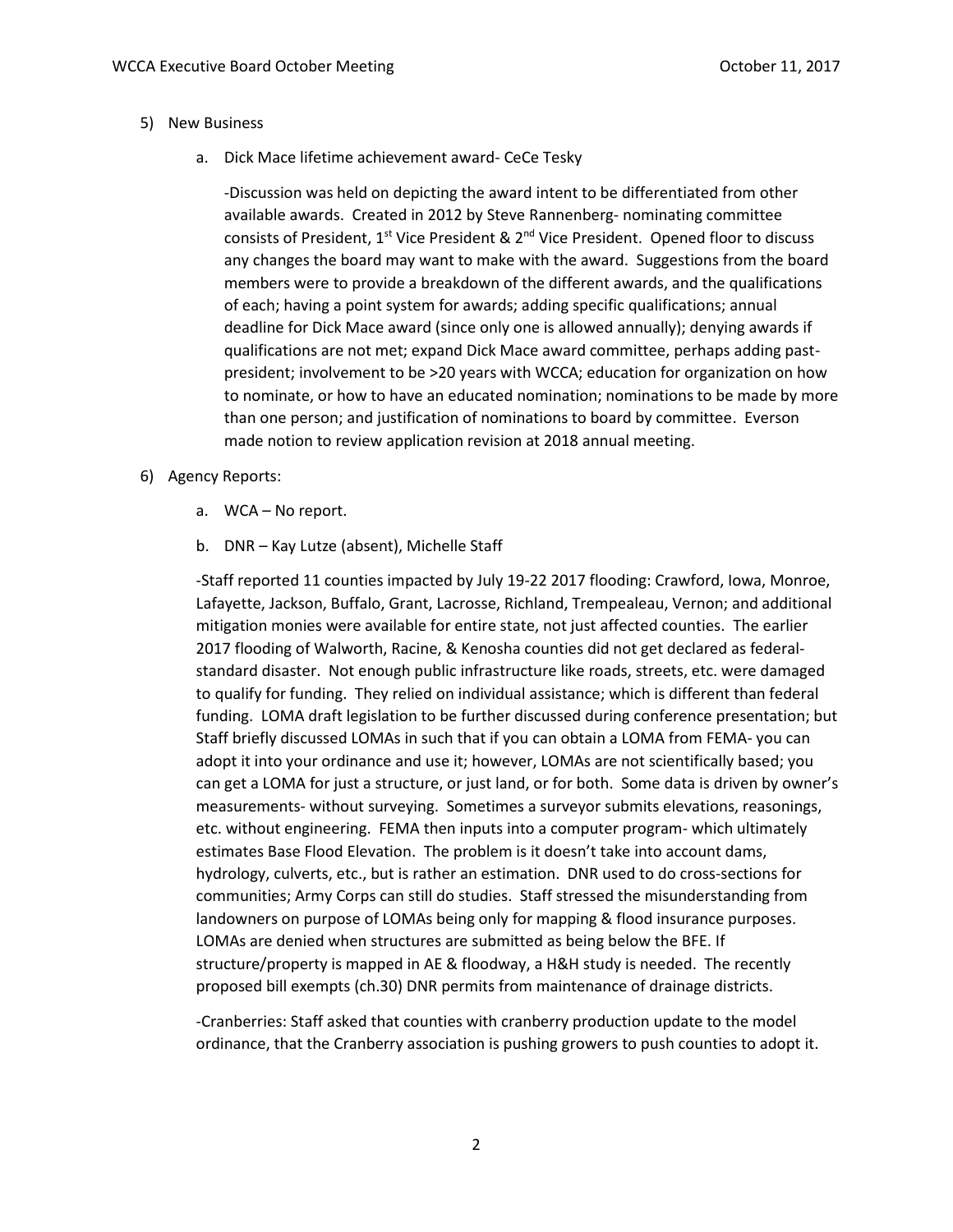-Discussion that if county maps are updated, LOMAs are not needed due to LiDar, updated information, and 2-foot contours. Problem with updated maps is funding. Some counties are still on paper maps and need to be modernized, which takes 2-4 years.

-Reauthorization of NFIP- a lot of proposals for policy changes and private insurance. Due in December 2017. Annual insurance premiums reduce drastically (thousands) if buildings are elevated; even a couple feet.

- c. DATCP No report.
- d. CLUE No report.
- e. WWA No report.
- f. DSPS Report to be given during conference.
- 7) Committee and Project Reports
	- a. Program/Conference Report: Scott Godfrey (Conference Coordinator) & Rob Schierman (1st Vice President)
		- Fall Conference Draft Agenda

-Additional registrations to be added, with good numbers over-all. Godfrey reported that conjoined rooms to create a larger hospitality room area that has door leading to outdoor firepit is in the works at Devil's Head. The venue does not have a state menu for food, but Godfrey reported he is working with the chefs on meals. Schierman report there are no agenda cancellations at this time, so everything is on schedule as the draft agenda is written. Schierman reported there is no entertainment for Thursday night. Nothing added to agenda.

• Spring Conference 2018

-Godfrey reported spring conference dates confirmed March 21-23, 2018 at Stoney Creek. No spring break during this time, they have the room numbers needed.

• (Added) Fall Conference 2018

-Barkers Island, Superior- Godfrey visited facility recently, looked great and will accommodate a hospitality room. Price-wise, it is comparable. Godfrey requested a date from the group, and a finalized place from Schierman, since most places are booking out a year in advance. Date options are October 3-5, 10-12 or 17-19, 2018. Group favored toward October 10-12, 2018 as first choice. Godfrey to follow-up.

b. Legislation/Education Committee Report: Dean Johnson (2<sup>nd</sup> Vice President)

-DJohnson reported an inquiry from google groups member as to why the group hasn't yet taken action on any of the proposed bills. It was testified that WCCA has offered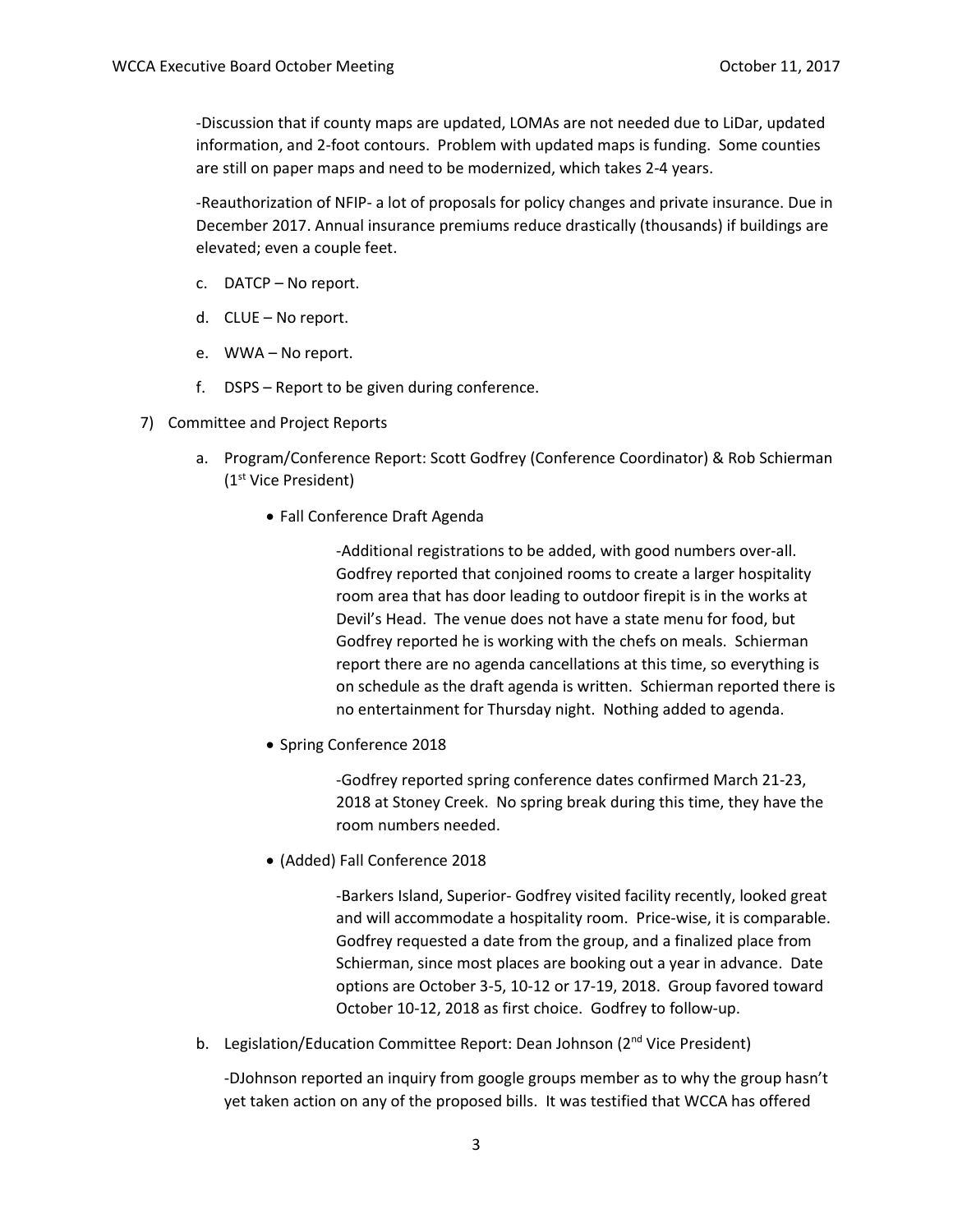advice to WCA, but haven't taken a stand on anything, as the organization is trying to work together with WCA, not push them in any certain way.

-Homeowners Bill of Rights: Godfrey attended a meeting with Senator Luther Olsen (swing vote), who seemed to understand concerns laid out. Hasn't heard anything since the meeting; not sure if he was going to have a hearing or not.

DJohnson prepared a Legislative Report detailing proposed bills, many of which effect county zoning. Djohnson stated interest in bringing someone to a conference to discuss legislation, to better understand 'legislative jargon' of how bills are being written.

Godfrey showed concern for wording of cell tower setbacks. He contacted Senator Marklein to amend wording so that it doesn't limit setbacks to 'districts allowing only residential structures'. He suggested approaching setbacks differently, by using the height of the cell towers/collapsing area.

-DJohnson's legislative report: (previously sent to google groups for review/opinions)

-Some proposals don't apply to zoning, and some affect DNR or other agencies. Bills discussed included:

AB64: Executive Budget; dealing with primitive cabins being exempt from electrical code, POWTS- need guidance on this; prohibits political subdivisions from prohibiting the rental of a residential dwelling for 7 consecutive days or longer; local regulations quarry operations; Wisconsin Fund granted \$840,000; changes to rip-rap regulations below the OHWM. There has been no position taken by WCCA on the executive budget, but are working with WCA on details and concerns.

AB109: regarding towns opting out of county zoning; Everson expressed that some towns opting out of comprehensive zoning are not quite ready- still want counties to continue issuing permits.

AB130: regarding cell tower boundaries; WCCA has taken no position, but requested clarification on 'residential zoning district that is the least dense of all such districts in the political subdivision'.

AB161/SB219: regarding setback requirements for certain mobile service support structures; moving forward, WCCA has taken no position, but has forwarded concerns to WCA of how allowed district language is written.

AB187/SB137: regarding wedding barn exemption from building code requirements; this is not exempting zoning requirements.

AB226/SB168: regarding the remediation/abandonment of contaminated wells and/or POWTS by local government; no position taken by WCCA due to individual county discretion with their finance departments. This could be an idea to be used at the end of Wisconsin Fund.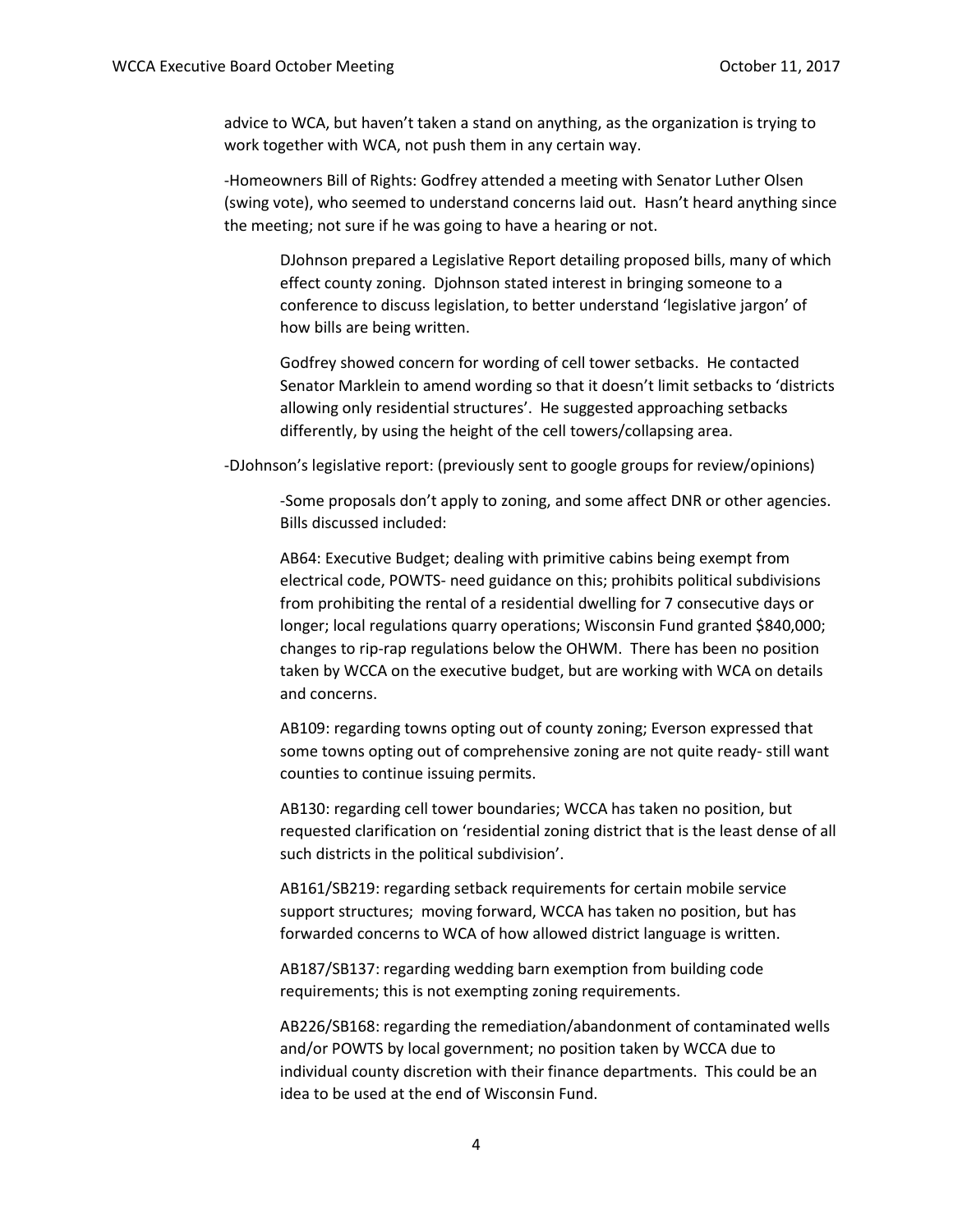AB479/SB387: regarding Homeowner's Bill of Rights; no position taken by WCCA, but mostly in opposition per conditions, since there are items in it that are irrelevant- such as displaying the flag.

AB499/SB395: regarding regulation of nonferrous metallic mining; no position taken by WCCA but are monitoring. 5-6 counties are affected by this proposal.

AB384: dealing directly with sunset 7-year Administrative Code expiration. Will be opened for discussion at Thursday business meeting.

- c. Administrative Code Committee Report: Jeremy Johnson nothing to report.
- d. Nominating Committee: Jen Croonborg-Murphy

-Croonborg-Murphy reported she reached out to Emily Lund for interest in executive committee; Lund responded with no interest at this time. Josh Rowley of Ashland County would take on nomination, and will be prepared to be nominated at the Thursday business meeting. Schierman to open address for nominations at beginning of conference.

- e. Audit Committee: Dan Everson nothing to report.
- f. Awards/Scholarships: CeCe Tesky nothing to report.
- g. Shoreland/Wetland Zoning Committee Report: Terry Ochs nothing to report.
- h. Outreach Committee Report: Scott Godfrey nothing to report.
- i. Webpage/Decoder Coordinator Report: CeCe Tesky nothing to report.
- j. DSPS/POWTS Committee Report: Chris Olson (absent)

-Tesky spoke on behalf of Chris Olson: request approval for POWTS inspector educational session to be held. Feedback was a yes. A lot of interest was shown in beginner and intermediate sessions by WCCA members via google groups. Tesky requested a budget item to be added for session to be held in late fall 2017, or early winter 2018.

-Motion made by Wiegel, and seconded by Schierman to add a budget item for educational POWTS session of \$500. Motion carried on a voice vote.

- k. Awards/Scholarship Committee: CeCe Tesky nothing to report.
- l. District Reports postponed until Thursday meeting.
	- Central
	- Northeast
	- East central
	- West central